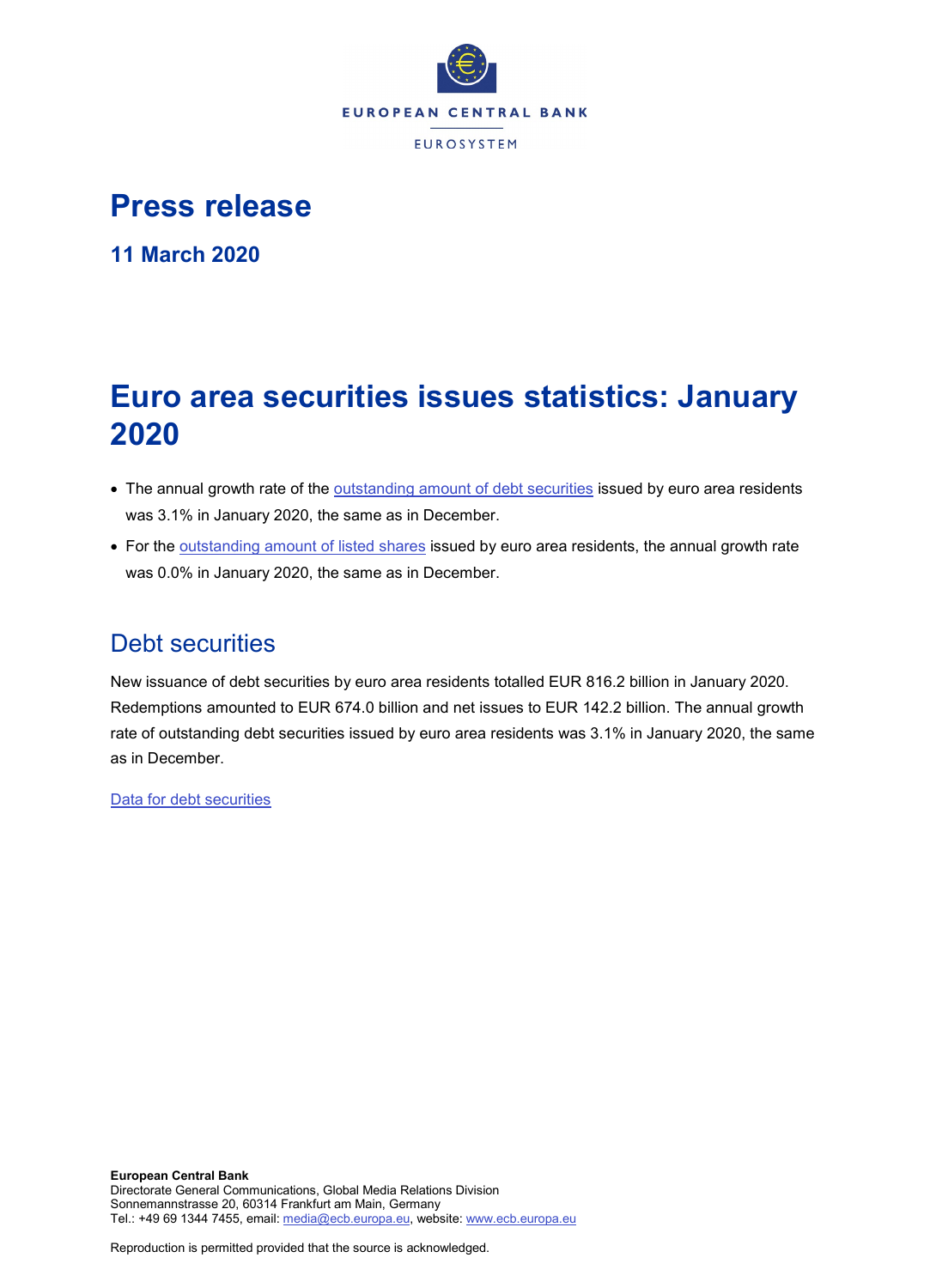#### **Chart 1**

Debt securities issued by euro area residents



## Breakdown by maturity

The annual growth rate of outstanding short-term debt securities increased from 3.8% in December 2019 to 4.7% in January. For long-term debt securities, the annual growth rate was 3.0% in January 2020, compared with 3.1% in December. The annual growth rate of outstanding fixed rate long-term debt securities was 3.5% in January 2020, compared with 3.7% in December. The annual rate of change of outstanding variable rate long-term debt securities was -1.8% in January 2020, compared with -2.2% in December.

[Data for breakdown by maturity](http://sdw.ecb.europa.eu/browseSelection.do?type=series&q=SEC.M.I8.1000.F33100.N.I.Z01.A.Z%2c+SEC.M.I8.1000.F33200.N.I.Z01.A.Z%2c+SEC.M.I8.1000.F33201.N.I.Z01.A.Z%2c+SEC.M.I8.1000.F33202.N.I.Z01.A.Z&node=SEARCHRESULTS&ec=&oc=&rc=&cv=&pb=&dc=&df=)

## Breakdown by sector

As regards the sectoral breakdown, the annual growth rate of outstanding debt securities issued by non-financial corporations was 5.7% in January 2020, compared with 5.6% in December. For the

**European Central Bank** Directorate General Communications, Global Media Relations Division Sonnemannstrasse 20, 60314 Frankfurt am Main, Germany Tel.: +49 69 1344 7455, email[: media@ecb.europa.eu,](mailto:media@ecb.europa.eu) website: www.ecb.europa.eu

Reproduction is permitted provided that the source is acknowledged.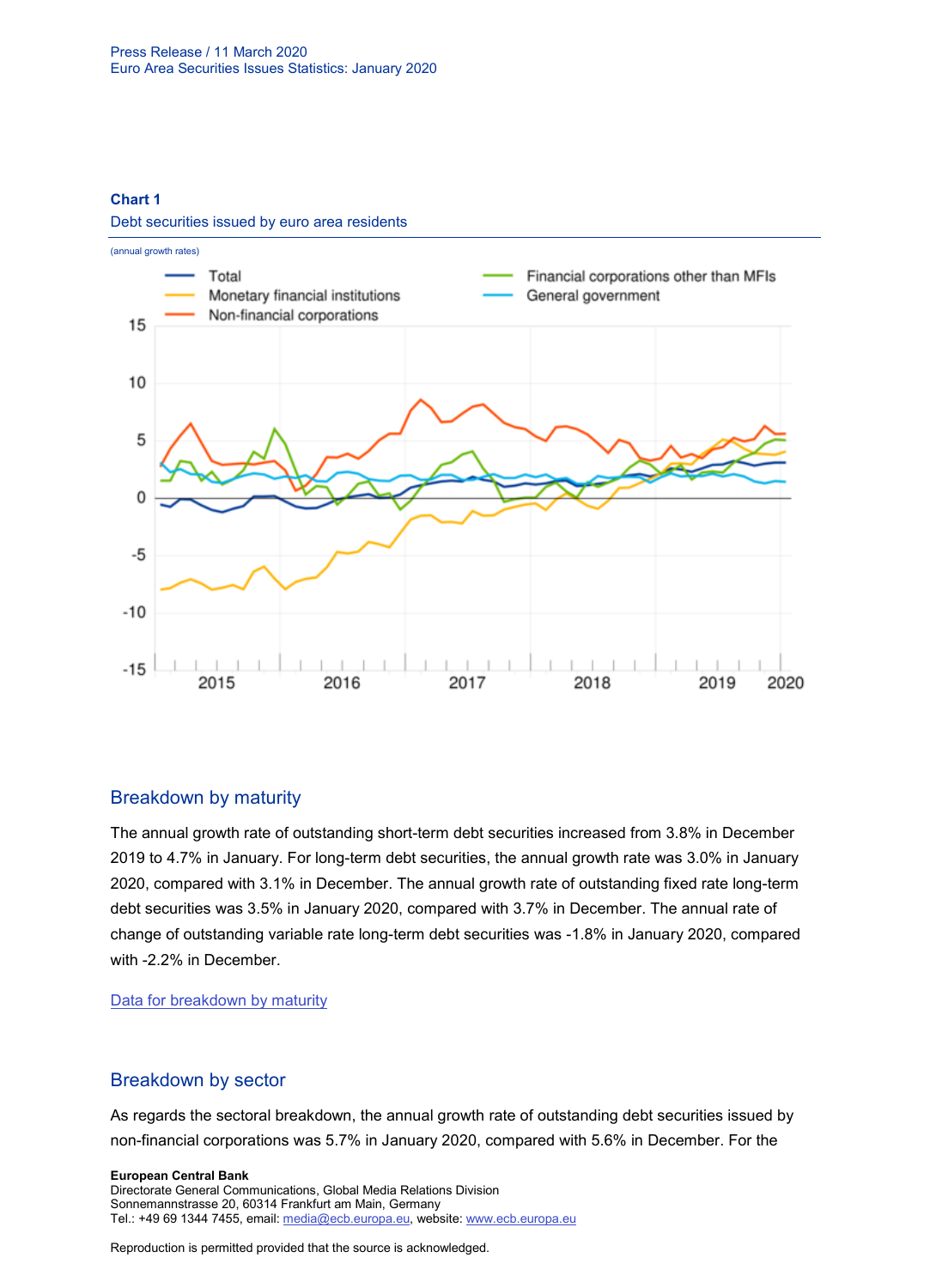monetary financial institutions (MFIs) sector, this growth rate increased from 3.8% in December 2019 to 4.1% in January. The annual growth rate of outstanding debt securities issued by financial corporations other than MFIs was 5.1% in January 2020, the same as in December. For the general government, this growth rate was 1.4% in January 2020, compared with 1.5% in December.

The annual growth rate of outstanding short-term debt securities issued by MFIs increased from 7.7% in December 2019 to 8.9% in January. The annual growth rate of outstanding long-term debt securities issued by MFIs was 3.4% in January 2020, compared with 3.3% in December.

[Data for breakdown by sector](http://sdw.ecb.europa.eu/browseSelection.do?type=series&q=SEC.M.I8.1100.F33000.N.I.Z01.A.Z%2cSEC.M.I8.1220.F33000.N.I.Z01.A.Z%2cSEC.M.I8.1235.F33000.N.I.Z01.A.Z%2cSEC.M.I8.1300.F33000.N.I.Z01.A.Z%2cSEC.M.I8.1220.F33100.N.I.Z01.A.Z%2cSEC.M.I8.1220.F33200.N.I.Z01.A.Z&node=SEARCHRESULTS&ec=&oc=&rc=&cv=&pb=&dc=&df=)

## Breakdown by currency

Concerning the currency breakdown, the annual growth rate of outstanding euro-denominated debt securities was 3.3% in January 2020, compared with 3.2% in December. For debt securities in other currencies, this growth rate was 2.4% in January 2020, compared with 2.5% in December.

[Data for breakdown by currency](http://sdw.ecb.europa.eu/browseSelection.do?type=series&q=SEC.M.I8.1000.F33000.N.I.EUR.A.Z%2cSEC.M.I8.1000.F33000.N.I.Z06.A.Z&node=SEARCHRESULTS&ec=&oc=&rc=&cv=&pb=&dc=&df=)

# Listed shares

New issuance of listed shares by euro area residents totalled EUR 4.1 billion in January 2020. Redemptions amounted to EUR 2.1 billion and net issues to EUR 1.9 billion. The annual growth rate of the outstanding amount of listed shares issued by euro area residents (excluding valuation changes) was 0.0% in January 2020, the same as in December. The annual rate of change of listed shares issued by non-financial corporations was 0.0% in January 2020, the same as in December. For MFIs, the corresponding growth rate was 0.5% in January 2020, the same as in December. For financial corporations other than MFIs, this rate of change was -0.1% in January 2020, the same as in December.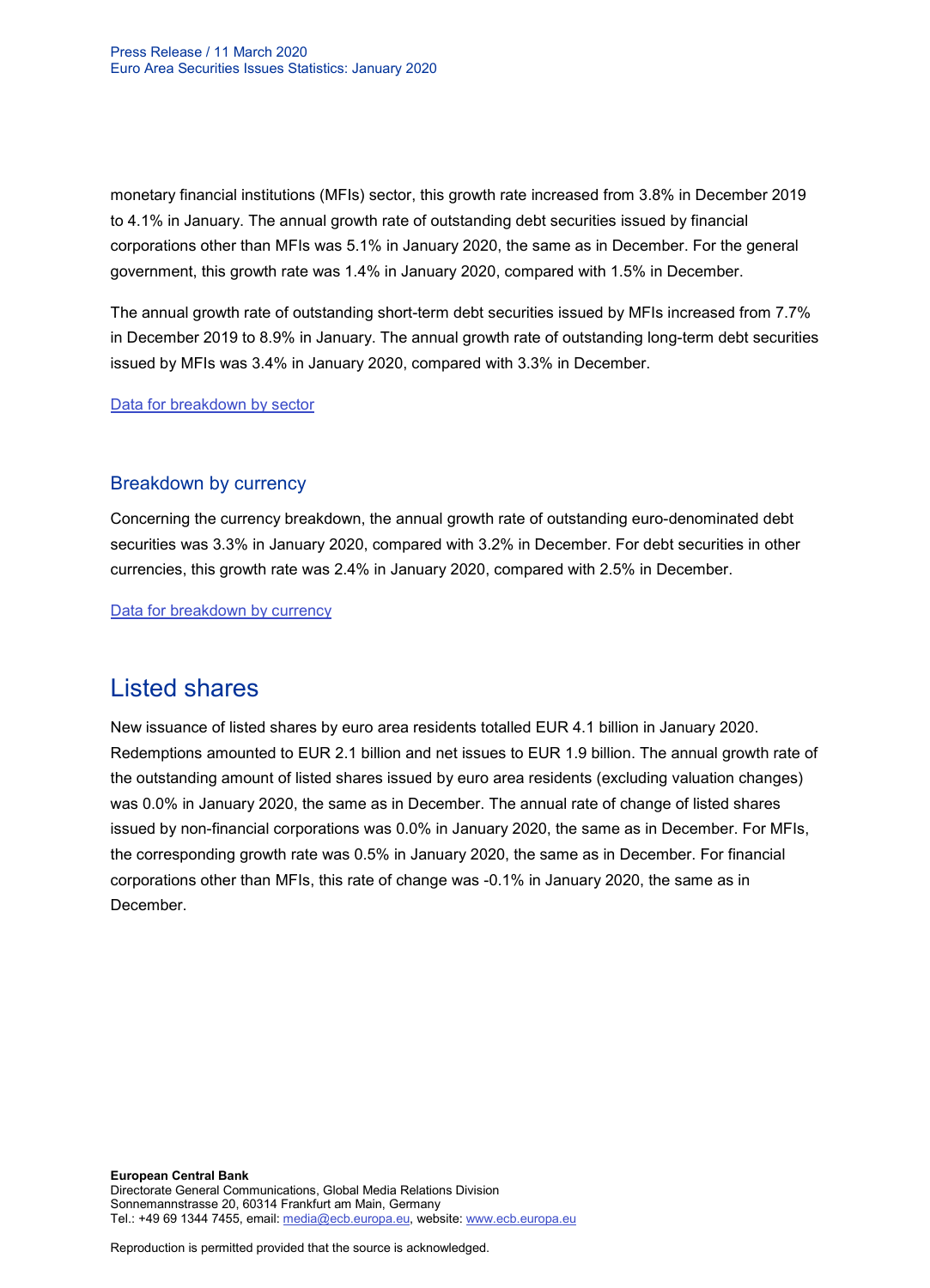### **Chart 2**

Listed shares issued by euro area residents



The market value of the outstanding amount of listed shares issued by euro area residents totalled EUR 8,486.9 billion at the end of January 2020. Compared with EUR 7,489.5 billion at the end of January 2019, this represents an annual increase of 13.3% in the value of the stock of listed shares in January 2020, down from 22.3% in December.

[Data for listed shares](http://sdw.ecb.europa.eu/browseSelection.do?type=series&q=SEC.M.I8.1000.F51100.M.2.Z01.E.Z%2cSEC.M.I8.1000.F51100.M.3.Z01.E.Z%2cSEC.M.I8.1000.F51100.M.4.Z01.E.Z%2cSEC.M.I8.1000.F51100.M.I.Z01.A.Z%2cSEC.M.I8.1100.F51100.M.I.Z01.A.Z%2cSEC.M.I8.1220.F51100.M.I.Z01.A.Z%2cSEC.M.I8.1235.F51100.M.I.Z01.A.Z%2cSEC.M.I8.1000.F51100.M.1.Z01.E.Z&node=SEARCHRESULTS&ec=&oc=&rc=&cv=&pb=&dc=&df=)

# Annex

- [Table 1: Debt securities issued by euro area residents, by currency and original maturity](http://sdw.ecb.europa.eu/web/generator/prl/pr_sec_t01_202001.pdf)
- [Table 2: Debt securities issued by euro area residents in all currencies, by issuing sector and](http://sdw.ecb.europa.eu/web/generator/prl/pr_sec_t02_202001.pdf)  **[maturity](http://sdw.ecb.europa.eu/web/generator/prl/pr_sec_t02_202001.pdf)**
- [Table 3: Listed shares issued by euro area residents, by issuing sector](http://sdw.ecb.europa.eu/web/generator/prl/pr_sec_t03_202001.pdf)
- [Charts: Annual growth rates of debt securities and listed shares issued by euro area residents](http://sdw.ecb.europa.eu/web/generator/prl/pr_sec_c01_202001.pdf)

#### **European Central Bank**

Directorate General Communications, Global Media Relations Division Sonnemannstrasse 20, 60314 Frankfurt am Main, Germany Tel.: +49 69 1344 7455, email[: media@ecb.europa.eu,](mailto:media@ecb.europa.eu) website: www.ecb.europa.eu

Reproduction is permitted provided that the source is acknowledged.